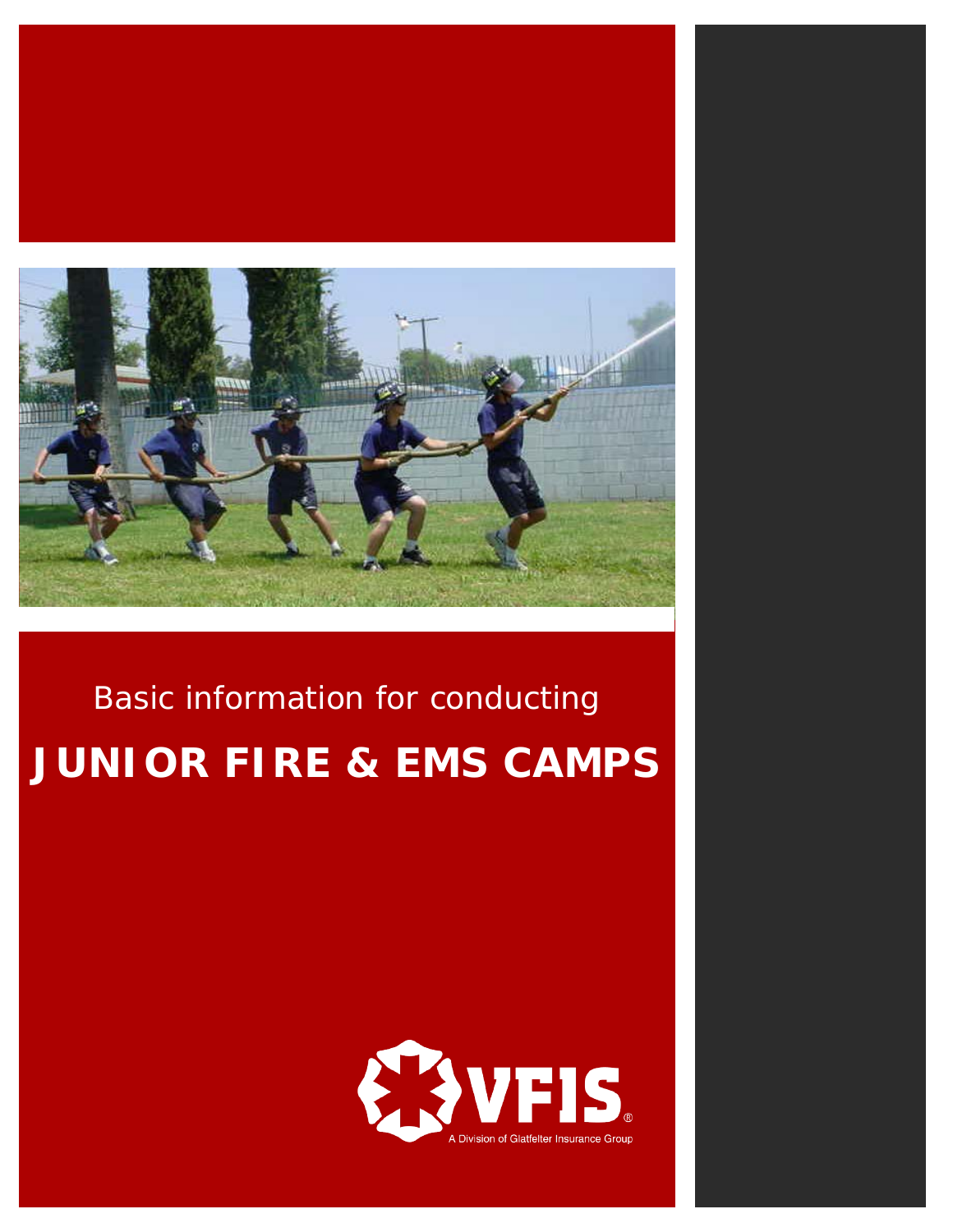## **Please Read Carefully**

The information contained in this manual is intended for educational purposes only VFIS specifically disclaims any liability for any act or omission by any person in connection with the use or implementation of any information contained in this manual.

VFIS does not make any representation or warranty, expressed or implied, with respect to the results obtained by the use, adherence or implementation of any material contained in this manual. The implementation of this manual is not a guarantee that you will achieve a certain desired result. Your continued effort in all areas of loss control, safety education and the implementation of operating procedures is the most effective way to assure that you are providing a safe environment for your employees, volunteers and the public.

### © 2014 VFIS

*All Rights Reserved. No part of this work covered by the copyright hereon may be reproduced or used in any form by any means––graphic, electronic or mechanical, including photocopying, recording, taping or information storage and retrieval systems––without the written permission of VFIS.*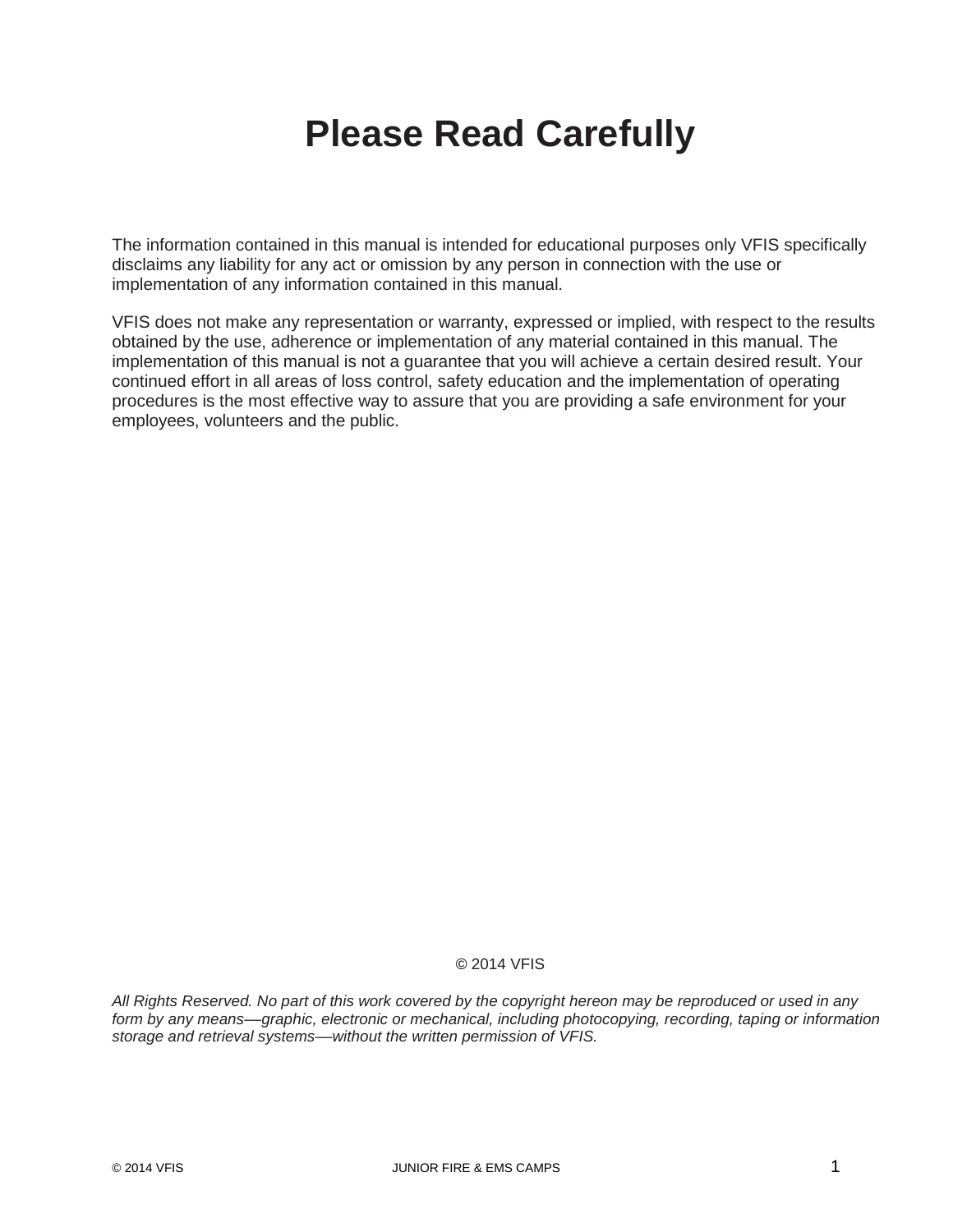## Junior Fire and EMS Camps

Summer brings with it the opportunity for the future of the fire and EMS community to inspire youth in the spirit of public safety. With students out of school, camps abound attracting their interest – swim camp, adventure camp, tennis camp, soccer camp, summer baseball academy and the list goes on. Yet, how many communities actually capitalize on the idea of hosting a fire, EMS or law enforcement camp?

Surprisingly, more communities than one might think are hosting such camps. In fact, a recent Internet search found some 2,000-plus communities involved in junior public safety camps. The goals of such camps vary, but typically involve:

- Increasing youth awareness about volunteering and supporting fire and emergency services.
- Educating parents, the community and organization mentors of the importance of encouraging volunteerism.
- Enabling local youth to gain insight and interest in becoming long-term members of emergency services.
- Providing fire and EMS agencies with additional help in accomplishing non-firefighting or nonemergency tasks.
- Assisting in developing leadership for America's youth, who are tomorrow's leaders.

Since so many communities are involved, it is important to assure the proper actions and precautions are taken to protect those future public safety members, the instructors/counselors and the organizations during these events, making them as valuable as possible to all involved.

The camps are typically designed to introduce the participants to the roles, responsibilities and duties of public safety personnel. However, their activities MUST be limited to what is permitted by law in each state's child labor laws. In addition, appropriate "sign offs" must be obtained by the parent/guardian of each participant and it's important for those providing instruction or serving as camp counselors to have background checks completed. Identify any camper with physical limitations to verify proper precautions are taken.

Once the camps are active, the youth are involved in many age appropriate activities such as:

- Physical training (exercise).
- Fire safety and prevention scenarios.
- Learning basic First Aid and CPR.
- Creating fire escape plans.
- Walking through the smoke maze.
- Water games.
- Running obstacle courses.
- Doing a radio search.
- Tying rope & knots.
- Thermal imager training and use.
- Observing a live fire scenario.
- Working with the fire and EMS equipment.
- Tours of 9-1-1 centers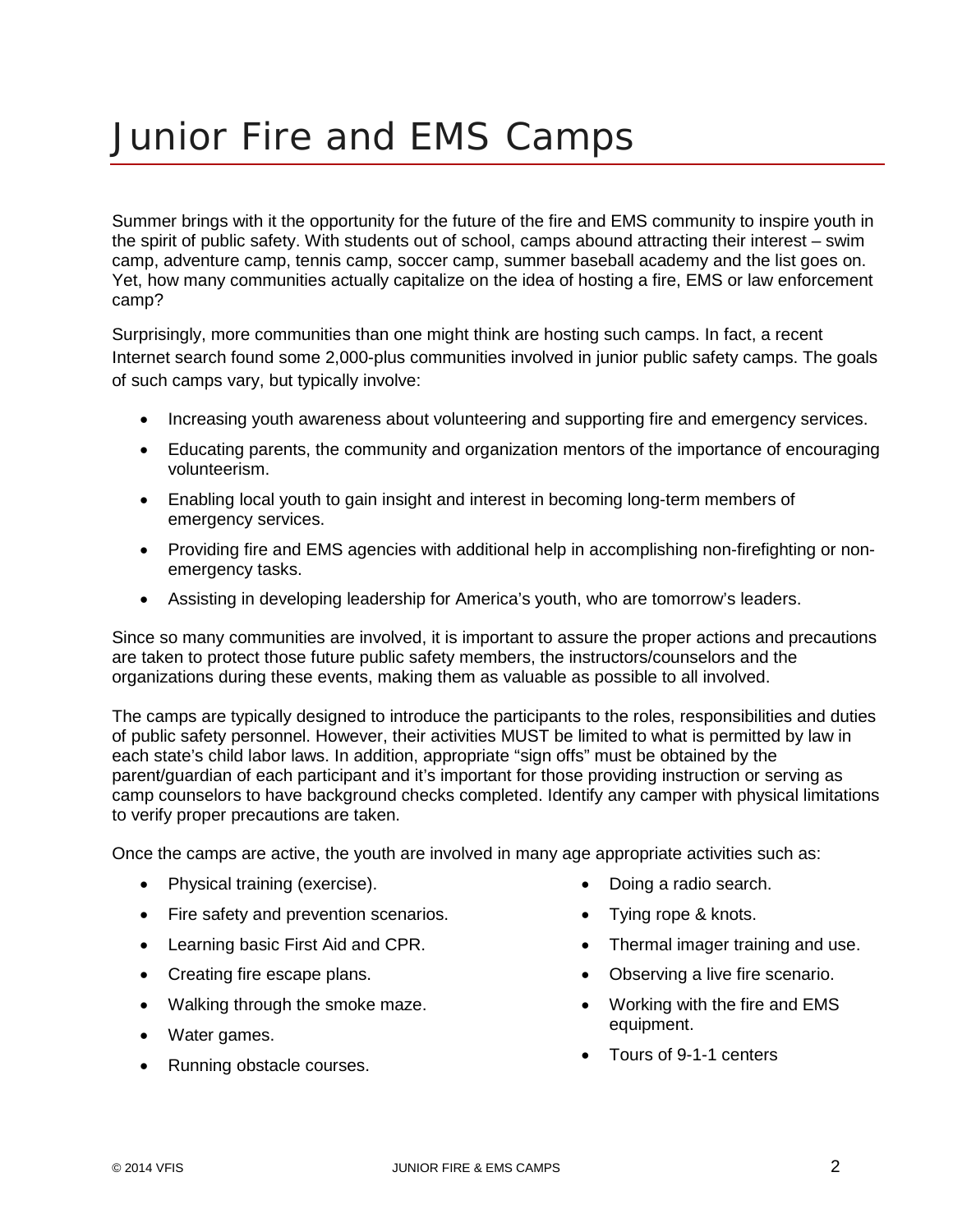It's helpful for the campers to receive hands on training and experience in what a firefighter does daily by interacting with active firefighters. In addition to learning about fire safety, they find out what to do in an emergency situation, acquire basic first aid skills and learn more about the tools and equipment used by firefighters. One of the biggest parts of camp is teamwork. Successful camps include lessons in team building and leadership. Having a successful outcome as a firefighter requires well-rounded team skills. These programs typically conclude with an awards ceremony that parents/guardians are encouraged to attend and, in some cases, demonstrations are provided by the campers.



Middletown PA Fire Company Fire/Rescue staff demonstrates auto extrication for the campers. *(Credit: Middletown Fire Company)*

Most organizations charge a small fee to cover the expenses of this program, similar to other summer camps. The fee typically includes a t-shirt or two for the participant to wear during the camp, a hat and may include lunch.

The camps are designed to be educational, fun and safe. Chief Chip Lillie of the Middletown Volunteer Fire Company in Middletown, Delaware County, PA, indicated the key to success in his camp was using qualified "younger" college and high school age members to work with the participants, moving them through the activities. They formed a bond. One parent of a program remarked "My son had a great time and understands what firefighters do and why, while learning about volunteering."

From a chief officer and administrator standpoint, an important part of developing a successful camp is taking the right risk management precautions and assuring insurance protection is in place. Consider the following:

- 1. Activities are consistent with state child labor law provisions and camp related requirements.
- 2. If affiliated with a municipal park and recreation program, verify the previously mentioned items are addressed.
- 3. Complete and review permission and restriction forms.
	- a. Registration.
	- b. Health Form.
	- c. Media Release.
	- d. Rules and Regulation sign off/acknowledgement.
- 4. Have sufficient counselors (male and female) for the number of participants with supervision 100 percent of the time.
- 5. Have a safety officer assigned to ALL activities.
- 6. Have fun!

Chief Lillie noted, "Hopefully we see these campers back in the future, as firefighters. That is the real goal."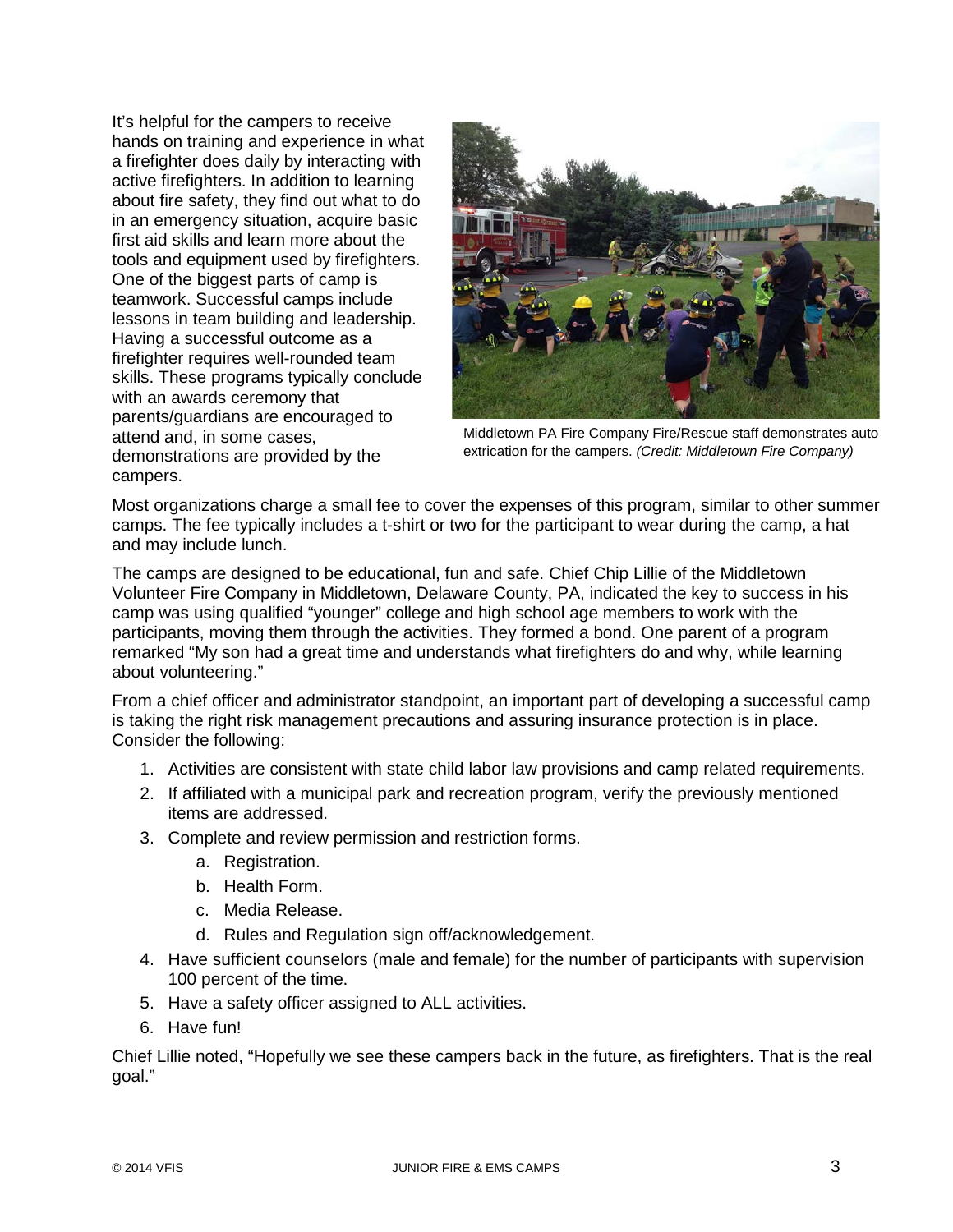## **Consider the following for a junior firefighter program:**

- Develop sexual harassment/abuse policies for adult program advisors, general department membership and junior members that are strictly enforced and include:
	- o Clear definitions of what constitutes as sexual harassment/abuse and prohibited activities.
	- o Defined procedures for reporting violations and protecting confidentiality.
	- o Mandated and documented training.
	- o A provision for parents and/or legal guardians to be informed.
	- o A signed acknowledgement for receipt and understanding of the policy.
- Policies regarding age and gender mix among both junior members and advisors may include:
	- o Provisions and/or restrictions on minimum/maximum number of adults vs. juniors permitted during activities.
	- o Minimize one-on-one contact in isolation between adults and youth.
	- o One-on-one activities such as counseling should not be performed in seclusion. Provisions may be made for privacy but conduct the meeting in full view of others.
	- o Use caution in allowing situations to arise where there is one-on-one gender mix between adults and juniors.
	- o Avoid one-on-one and mixed gender sleeping arrangements with adults and/or youth by offering separate facilities whenever possible.



The author provides members of the Upper Merion Fire Camp with information on the equipment in the Chief's command vehicle of the King of Prussia PA Fire Company *(Credit: Bill Daywalt, UM Township Deputy Fire Marshal)*

- Include safe and confidential reporting provisions of incidents or actions for the junior member to both an advisor and non-advisor that may include:
	- o The junior member or organization reserves the right to utilize outside third parties to help resolve any allegations.
	- $\circ$  A commitment statement by the emergency service organization (ESO) indicating they are committed to providing a safe environment for the junior members and are equally committed to conducting prompt, thorough and fair internal investigations of all complaints of work-related wrongdoings.
	- o Junior members are not required to confront person(s) involved in alleged incidents.
	- o Any person named in the complaint shall not be part of the investigative team. Neutral persons within the organization will be designated to handle internal investigations.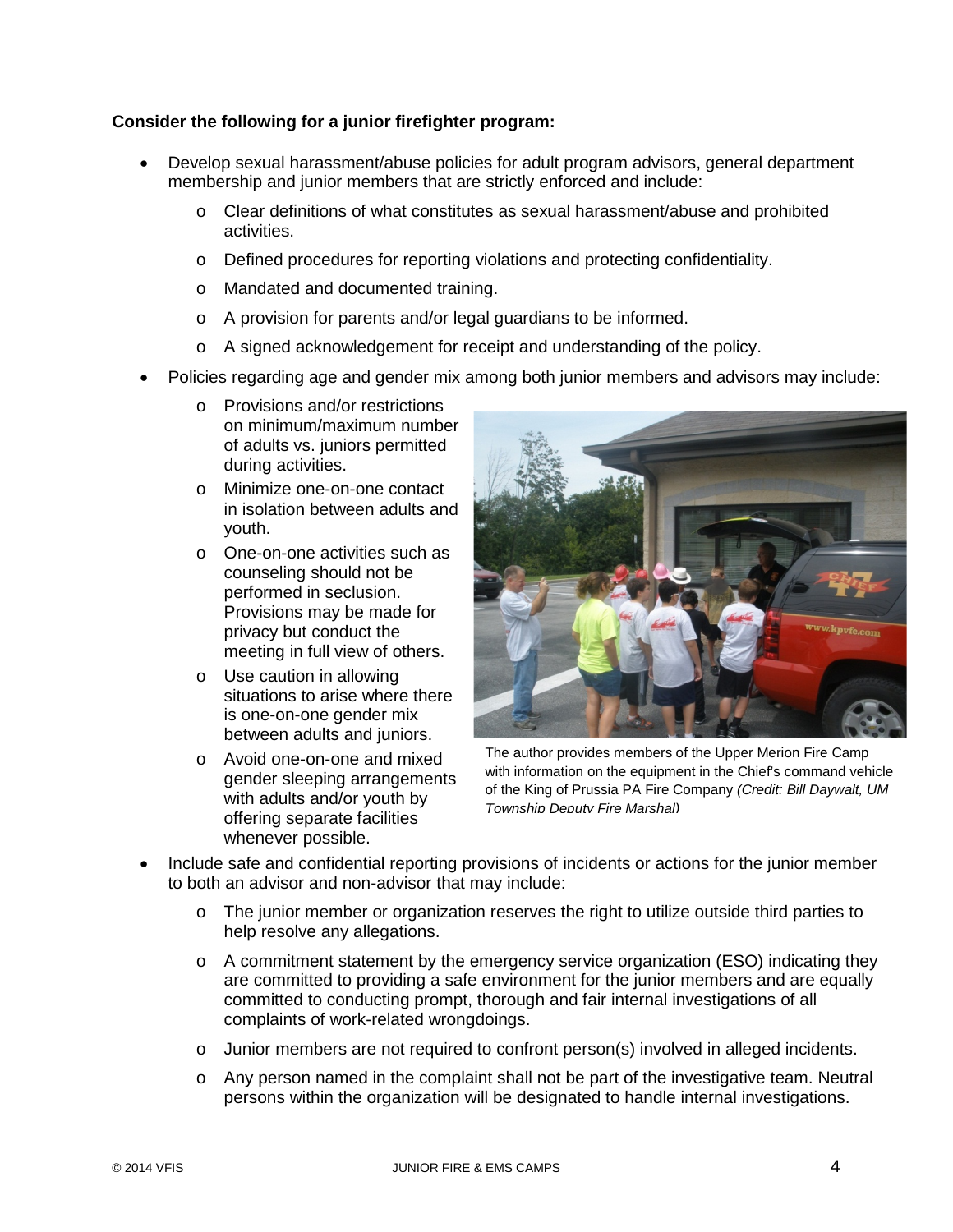## **The following documents are provided as examples/samples. They are for you to create your own documents for use. Edit them to meet your needs.**

## **SAMPLE MEDIA/PHOTO RELEASE AUTHORIZATION**

Insert Department Name Here Insert Department Address Here Insert Department Phone Here

## **Media/Photo Release Authorization**

As a parent/guardian of a child/children enrolled in the \_\_\_\_\_\_\_\_\_\_\_\_\_\_\_\_\_\_\_\_\_\_ Fire Camp or Junior Fire Academy, I understand and agree to the following conditions:

- 1. Members of various news media outlets may be on site at our camp from time to time for the purpose of recording and reporting to the general public on the success of our program. This may include newspaper, radio, and television.
- 2. The Fire Department will be taking photographs during the week, which may be used on our official Web site or other promotional outlets.
- 3. Participants under the age of 18 will only be identified to the media and general public by their first names unless direct contact has been made with the parent/guardian at the time of the event.
- 4. The \_\_\_\_\_\_\_\_\_\_\_\_\_\_\_\_\_\_\_\_\_\_\_\_\_\_\_ has a Department of Communications. Employees of that department may attend the camp or portions of the camp to record camp activities on professional grade photographic and television recording equipment for future use by the county.

Parent/Guardian Signature: etc. and the state of the Date: Date: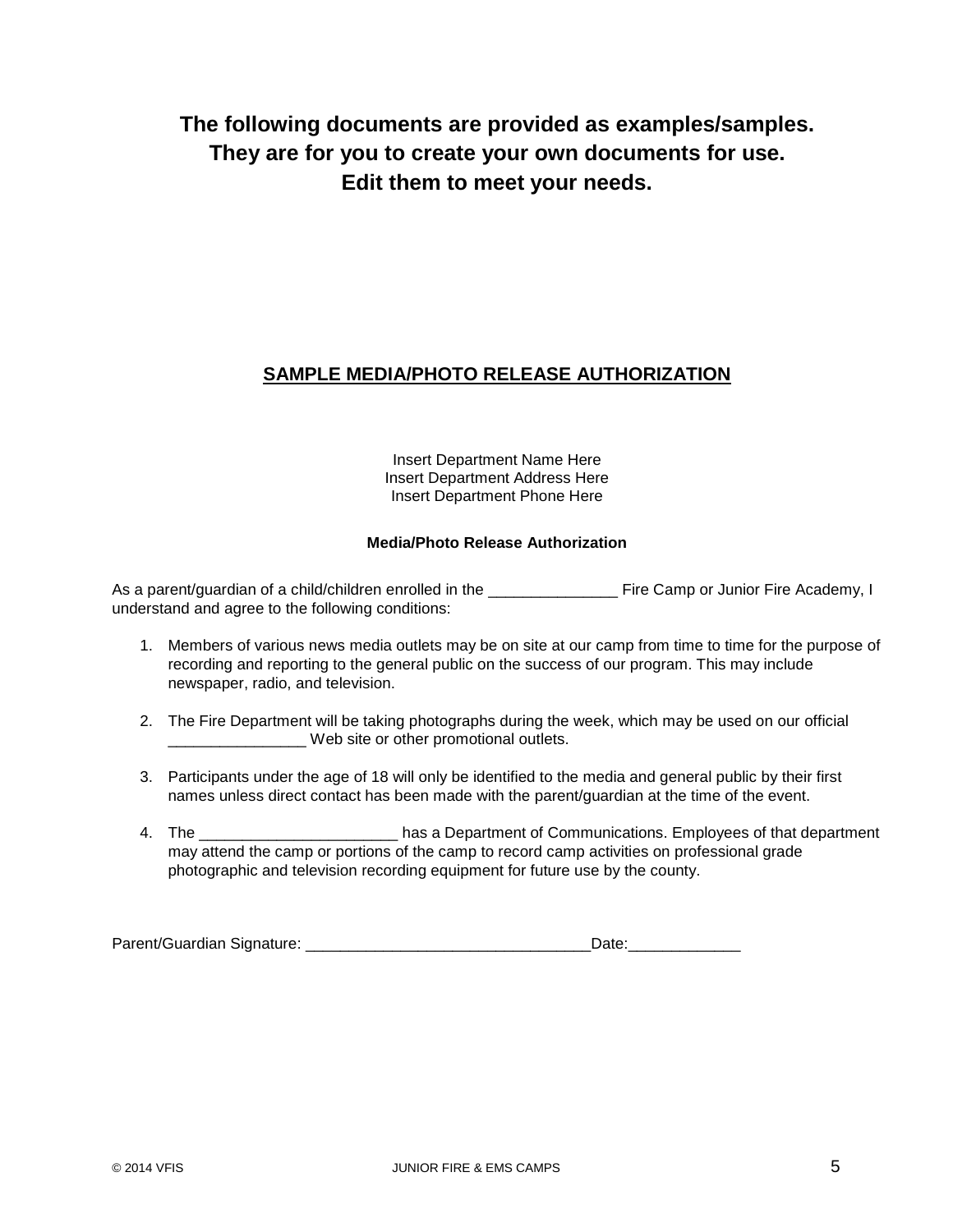## **SAMPLE PROGRAM FLYER – Pages 6 - 7**

Insert Department Name Here or place on letterhead

Dear Parent or Guardian,

Fire Camp and Junior Fire Academy are free full-day local camps that run Monday through Friday. The camps are dedicated to exposing school age kids to what it is like to be a firefighter with the \_\_\_\_\_\_\_\_\_\_\_ Fire Department. These camps are a great opportunity for firefighters to help kids build a sense of teamwork and responsibility. We accept applications for Fire Camp from children who are going into sixth grade in August 20 and for Junior Fire Academy from children who are going into seventh and eighth grade in August 20.

These camps are designed to be fun, challenging, entertaining and educational; all at the same time. We want the children to learn safety lessons about things around their homes and schools that they encounter every day. They will have short periods of lectures and lessons each day followed by opportunities to actively participate in exercises designed to reinforce what they have been taught.

Their lessons and activities will center on the day and life of a firefighter and fire and life safety issues, but will also branch out to cover CPR, search and rescue and many other interesting topics. Attendees will be divided into teams of four, which will operate as a "fire company" for all of their activities. Each child will get the opportunity to be the "company officer" for a day. Leadership principles will be taught to each child directly and indirectly.

## **MEDICAL/MEDICATIONS**

We have trained medical personnel for our department at the level of Emergency Medical Technician– Basic up to Paramedic. We will not be able to administer any medication to your child that is not provided by the parent in its original container with dosage specified. Children will not be allowed to keep medication of any type in their possession. Our medic will administer all medications as needed and as specified on the prescription label. In cases of injury or illness that are serious enough to warrant under our operational medical director's protocols, your child's status would be changed from "camper" to "patient" and could result in a transport to a hospital emergency room. Every attempt will be made to reach the parent/guardian prior to medical assistance being provided.

## **DRESS CODE**

You should dress your child according to the weather forecast for the day. Long pants are preferred since we will be doing some crawling. Although we do our best to control the temperature in the training room where classes are held, the room at times can be cold. If your child is cold natured please send a light weight jacket with them. A camp T-shirt is provided on the first day. Many children will wear the T-shirt on Monday for pictures then again at the closing ceremony on Friday. Closed-toe shoes and socks are required at all times.

In order for any child to attend camp he or she will have to rely on you or another adult for daily transportation. Therefore, there is some time involved on your part. The hours for camp are as follows:

**MONDAY – FRIDAY from \_\_\_\_\_ a.m. to \_\_\_\_\_ p.m.** 

**Campers may be dropped off at camp location after \_\_\_\_\_ a.m. and must be picked up by \_\_\_\_\_ p.m.** 

Lunch will be provided, but please make sure campers have a good breakfast since we will be doing a lot of physical activity.

On behalf of the \_\_\_\_\_\_\_\_\_\_\_\_\_\_\_\_ Fire Department, we thank you for your interest in the Fire Camp and Junior Fire Academy and hope that your child will have a fun and positive learning experience.

> Sincerely, Your Department Name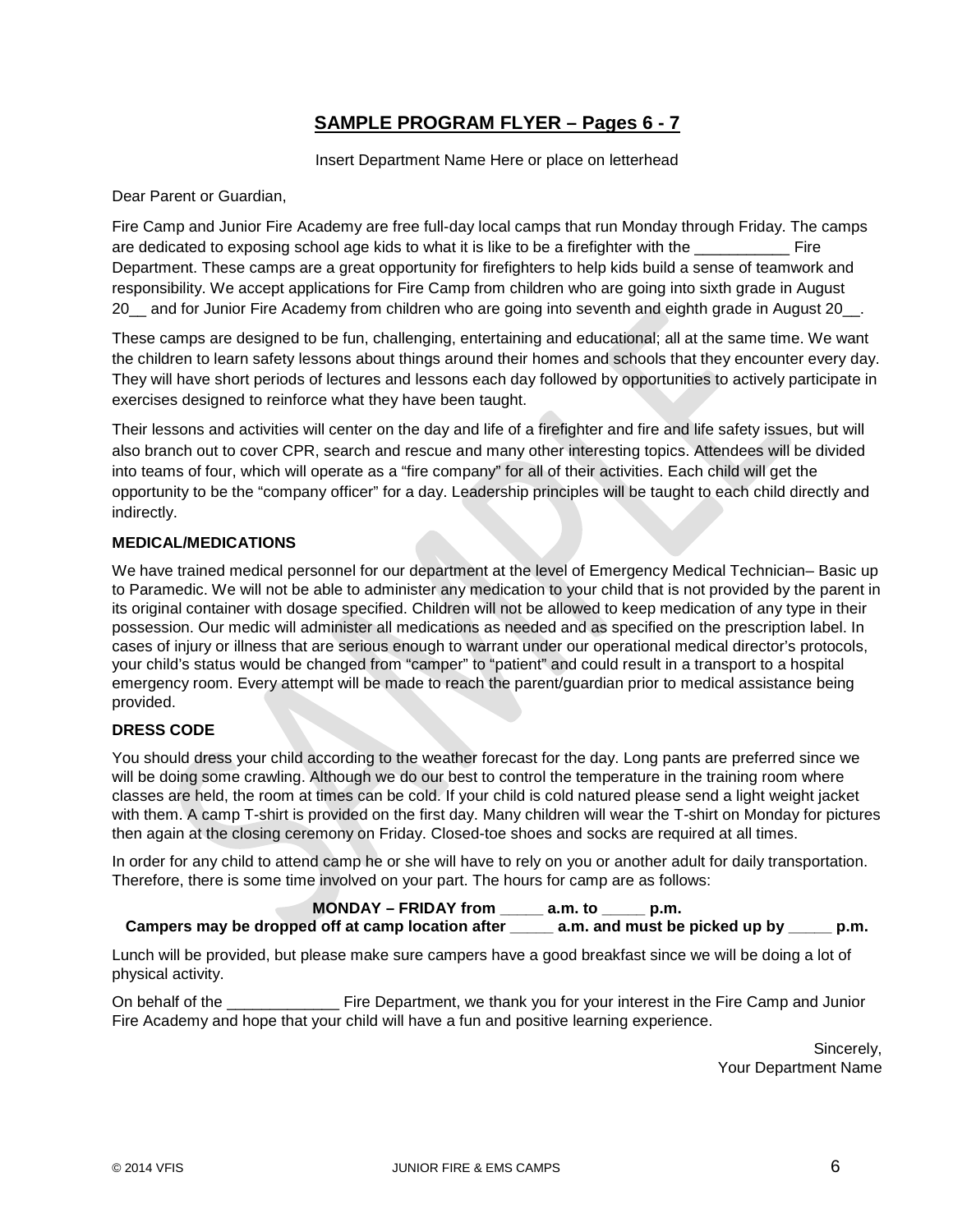#### For additional information or to apply, please contact the \_\_\_\_\_\_\_\_\_\_\_\_\_\_\_\_\_\_\_\_\_ at

There are portions of the class that require physical effort in simulated firefighting operations as well as classroom training in fire safety and prevention. Will your child be willing and able to participate in both aspects?

\_\_\_\_\_\_\_\_\_\_\_\_\_\_\_\_\_\_\_\_\_\_\_\_\_\_\_\_\_\_\_\_\_\_\_\_\_\_\_\_\_\_\_\_\_\_\_\_\_\_\_\_\_\_\_\_\_\_\_\_\_\_\_\_\_\_\_\_\_\_\_\_\_\_\_\_\_\_\_\_\_\_\_\_\_\_\_\_

\_\_\_\_\_\_\_\_\_\_\_\_\_\_\_\_\_\_\_\_\_\_\_\_\_\_\_\_\_\_\_\_\_\_\_\_\_\_\_\_\_\_\_\_\_\_\_\_\_\_\_\_\_\_\_\_\_\_\_\_\_\_\_\_\_\_\_\_\_\_\_\_\_\_\_\_\_\_\_\_\_\_\_\_\_\_\_\_

\_\_\_\_\_\_\_\_\_\_\_\_\_\_\_\_\_\_\_\_\_\_\_\_\_\_\_\_\_\_\_\_\_\_\_\_\_\_\_\_\_\_\_\_\_\_\_\_\_\_\_\_\_\_\_\_\_\_\_\_\_\_\_\_\_\_\_\_\_\_\_\_\_\_\_\_\_\_\_\_\_\_\_\_\_\_\_\_

\_\_\_\_\_\_\_\_\_\_\_\_\_\_\_\_\_\_\_\_\_\_\_\_\_\_\_\_\_\_\_\_\_\_\_\_\_\_\_\_\_\_\_\_\_\_\_\_\_\_\_\_\_\_\_\_\_\_\_\_\_\_\_\_\_\_\_\_\_\_\_\_\_\_\_\_\_\_\_\_\_\_\_\_\_\_\_\_

\_\_\_\_\_\_\_\_\_\_\_\_\_\_\_\_\_\_\_\_\_\_\_\_\_\_\_\_\_\_\_\_\_\_\_\_\_\_\_\_\_\_\_\_\_\_\_\_\_\_\_\_\_\_\_\_\_\_\_\_\_\_\_\_\_\_\_\_\_\_\_\_\_\_\_\_\_\_\_\_\_\_\_\_\_\_\_\_

\_\_\_\_\_\_\_\_\_\_\_\_\_\_\_\_\_\_\_\_\_\_\_\_\_\_\_\_\_\_\_\_\_\_\_\_\_\_\_\_\_\_\_\_\_\_\_\_\_\_\_\_\_\_\_\_\_\_\_\_\_\_\_\_\_\_\_\_\_\_\_\_\_\_\_\_\_\_\_\_\_\_\_\_\_\_\_\_

\_\_\_\_\_\_\_\_\_\_\_\_\_\_\_\_\_\_\_\_\_\_\_\_\_\_\_\_\_\_\_\_\_\_\_\_\_\_\_\_\_\_\_\_\_\_\_\_\_\_\_\_\_\_\_\_\_\_\_\_\_\_\_\_\_\_\_\_\_\_\_\_\_\_\_\_\_\_\_\_\_\_\_\_\_\_\_\_

\_\_\_\_\_\_\_\_\_\_\_\_\_\_\_\_\_\_\_\_\_\_\_\_\_\_\_\_\_\_\_\_\_\_\_\_\_\_\_\_\_\_\_\_\_\_\_\_\_\_\_\_\_\_\_\_\_\_\_\_\_\_\_\_\_\_\_\_\_\_\_\_\_\_\_\_\_\_\_\_\_\_\_\_\_\_\_\_

\_\_\_\_\_\_\_\_\_\_\_\_\_\_\_\_\_\_\_\_\_\_\_\_\_\_\_\_\_\_\_\_\_\_\_\_\_\_\_\_\_\_\_\_\_\_\_\_\_\_\_\_\_\_\_\_\_\_\_\_\_\_\_\_\_\_\_\_\_\_\_\_\_\_\_\_\_\_\_\_\_\_\_\_\_\_\_\_

\_\_\_\_\_\_\_\_\_\_\_\_\_\_\_\_\_\_\_\_\_\_\_\_\_\_\_\_\_\_\_\_\_\_\_\_\_\_\_\_\_\_\_\_\_\_\_\_\_\_\_\_\_\_\_\_\_\_\_\_\_\_\_\_\_\_\_\_\_\_\_\_\_\_\_\_\_\_\_\_\_\_\_\_\_\_\_\_

|  | Please feel free to make any additional comments here: |
|--|--------------------------------------------------------|
|--|--------------------------------------------------------|

| Please attach a second sheet of paper if you need more room to finish. |  |  |
|------------------------------------------------------------------------|--|--|
|                                                                        |  |  |

### **TERMS OF ENROLLMENT**

- Candidates will adhere to the Department's Rules and Regulations or will be **dismissed without review**.
- Candidates should not bring any valuables to the program, including toys, radios, jewelry, money, etc.
- **Cell Phones** are not permitted in camp. A phone is available for necessary calls.<br>Fire Department is **NOT** responsible for lost items. Staff has
- \_\_\_\_\_\_\_\_\_\_\_\_\_\_\_\_ Fire Department is **NOT** responsible for lost items. Staff has been instructed **NOT** to safe keep any candidate's possessions.
- Candidates should wear **closed-toed sneakers** every day (no sandals).
- Candidates should wear **work clothes including jeans** (appropriate for the weather).
- **Shorts** may be worn for morning workout, but not in lieu of proper work clothing for evolutions.
- Candidate should bring **appropriate clothing to get wet in and bring a towel for the end of every day**.

| Fire Camp and Junior Fire Academy will be held at the                                                                  | . Hours are                          |
|------------------------------------------------------------------------------------------------------------------------|--------------------------------------|
| $a.m. - \underline{\hspace{2cm}}$ p.m. Early drop-off hours are from<br>p.m. Campers must be picked up $by$ _____ p.m. | a.m. Late pick-up hours are from $-$ |
|                                                                                                                        |                                      |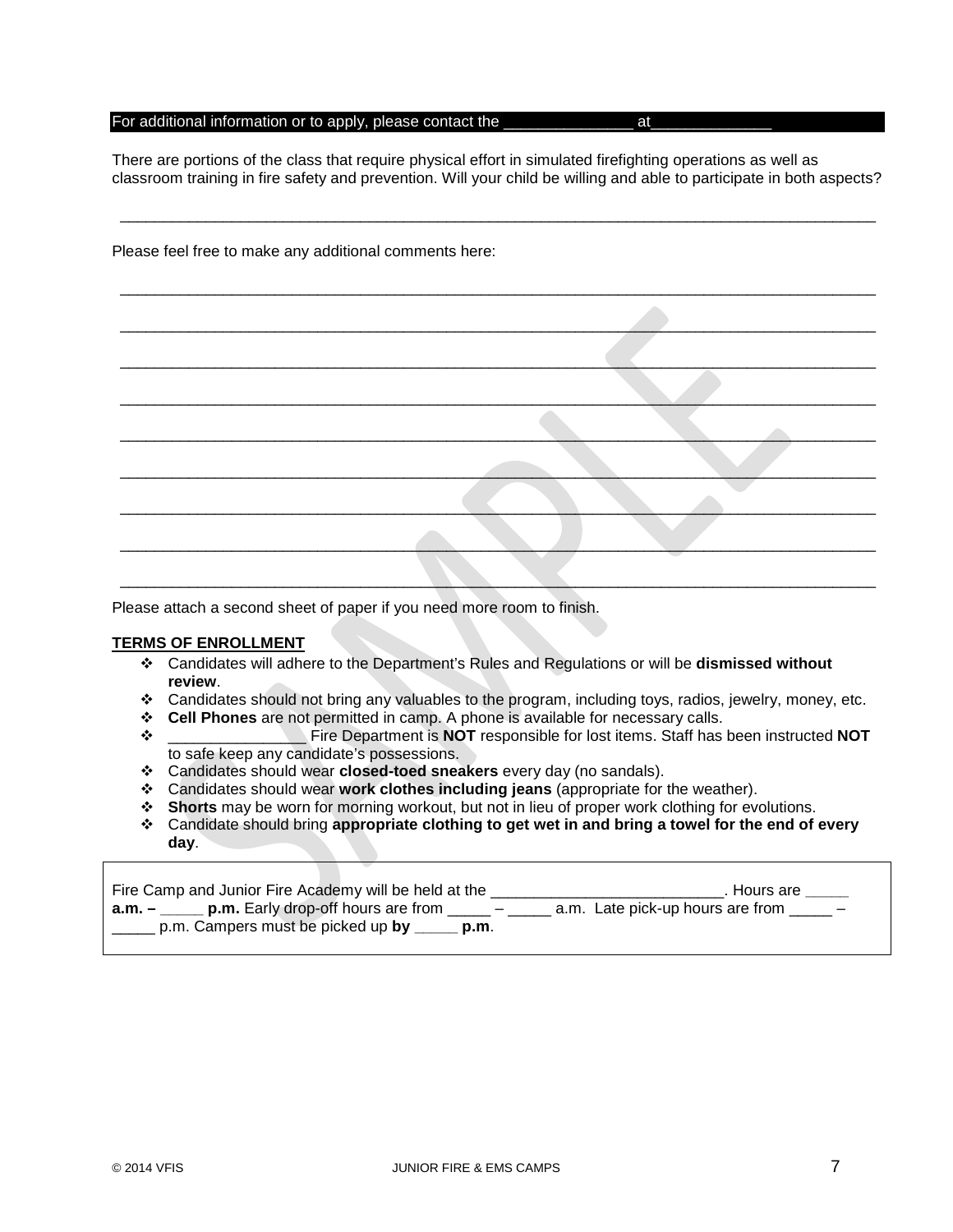## **SAMPLE APPLICATION – Pages 8 - 14**

## **FIRE CAMP & JUNIOR FIRE ACADEMY APPLICATION 20\_\_\_ FIRE CAMP DATES: \_\_\_\_\_\_\_\_\_\_\_ (RISING 6TH GRADERS) JUNIOR FIRE ACADEMY DATES: \_\_\_\_\_\_\_\_\_\_\_ (RISING 7TH & 8TH GRADERS) CAMP HOURS: \_\_\_\_\_\_\_\_\_\_\_\_\_\_\_\_\_\_\_\_\_**

| Please fax your completed application to ______________ or mail or drop it off at the _______________________             |           |  |  |
|---------------------------------------------------------------------------------------------------------------------------|-----------|--|--|
|                                                                                                                           |           |  |  |
| Home Address: _________________________City: __________State: _____ Zip: _______                                          |           |  |  |
| Home Phone: ______________________________ Email Address: ______________________                                          |           |  |  |
|                                                                                                                           |           |  |  |
|                                                                                                                           |           |  |  |
|                                                                                                                           |           |  |  |
| Home Phone: _________ Mother's Work Phone: ________ Father's Work Phone: _______                                          |           |  |  |
| <b>NAME</b>                                                                                                               | TELEPHONE |  |  |
|                                                                                                                           |           |  |  |
| Please list all health concerns, limitations or restrictions, and medications for your child:                             |           |  |  |
| Only the following people may pick my child up from Fire Camp or Junior Fire Academy:                                     |           |  |  |
| Attendance is required for all portions of the 5-day camp. Will you commit to attending the entire program?<br>D YES D NO |           |  |  |
| Fee \$_____________ include with application                                                                              |           |  |  |
| T-Shirt Size: □ Youth Medium □ Adult Medium                                                                               |           |  |  |
| □ Youth Large □ Adult Large                                                                                               |           |  |  |
| □ Youth X-Large □ Adult X-Large                                                                                           |           |  |  |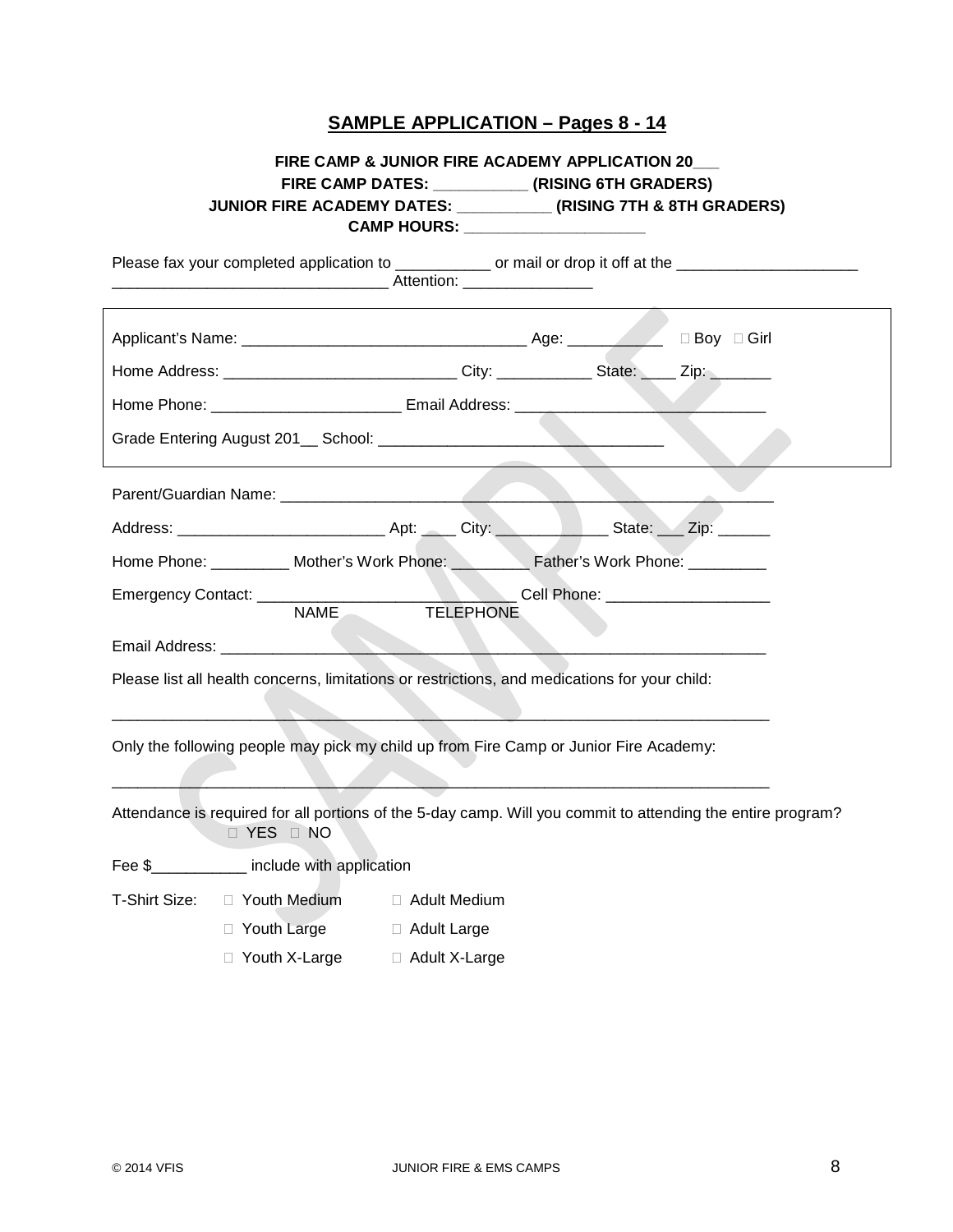## **EMERGENCY MEDICAL AUTHORIZATION**:

As parent or legal guardian of \_\_\_\_\_\_\_\_\_\_\_\_\_\_\_\_\_\_\_\_\_\_\_\_\_\_\_\_\_\_\_\_\_\_\_\_\_\_\_\_, I furthermore give permission to \_\_\_\_\_\_\_\_\_\_\_\_\_\_\_\_ and its employees and volunteers to obtain emergency medical treatment for my child(ren) or the child(ren) over whom I have legal custody, each of whom is listed above.

I understand that all reasonable effort will be made to contact me prior to seeking medical care for the child(ren) listed above. If I cannot be reached, the county will exercise reasonable judgment in seeking medical treatment for my child.

Signature: \_\_\_\_\_\_\_\_\_\_\_\_\_\_\_\_\_\_\_\_\_\_\_\_\_\_\_\_\_\_\_\_\_\_\_\_ Date:\_\_\_\_\_\_\_\_\_\_\_\_\_\_\_\_\_\_

## **MINOR CHILD RELEASE, LIABILITY WAIVER AND HOLD HARMLESS STATEMENT FOR PARTICIPATION IN THE FIRE CAMP OR JUNIOR FIRE ACADEMY PROGRAM SPONSORED BY**

I understand that there are certain risks involved with participating in the activity identified above. On behalf of my minor child identified below, I hereby RELEASE, DISCHARGE AND AGREE TO HOLD HARMLESS \_\_\_\_\_\_\_\_\_\_\_\_\_\_\_\_\_\_\_\_\_\_, ITS OFFICERS, AGENTS, VOLUNTEERS, ASSISTANTS, AND EMPLOYEES,

from any and every claim, demand or action of any kind arising due to bodily injury, illness, death and/or property damage resulting from any incident which may occur to my minor child as a result of my minor child's participating in the County's activities. This RELEASE, LIABILITY WAIVER AND HOLD HARMLESS STATEMENT does not apply if such injury, death or damage is caused by the willful, reckless or gross negligence of \_\_\_\_\_\_\_\_\_\_\_\_\_\_\_\_\_\_\_, its officers, agents, volunteers, assistants or employees.

Late:

Signature of parent of guardian

**\_\_\_\_\_\_\_\_\_\_\_\_\_\_\_\_\_\_\_\_**

\_\_\_\_\_\_\_\_\_\_\_\_\_\_\_\_\_\_\_\_\_\_\_\_\_\_\_\_\_\_\_\_\_\_\_ \_\_\_\_\_\_\_\_\_\_\_\_\_\_\_\_\_\_\_\_\_\_\_\_\_\_\_\_\_\_\_\_ Printed name of parent or guardian Printed name of minor child

### **PHOTOGRAPH RELEASE**

To more effectively promote programs and activities sponsored by \_\_\_\_\_\_\_\_\_\_\_\_\_\_, the \_\_\_\_\_\_\_\_\_\_\_\_\_\_ seeks the permission of program and activity participants to photograph the participants and their child/children/ward(s) participating in county programs and activities. Please complete the following section:

I,\_\_\_\_\_\_\_\_\_\_\_\_\_\_\_\_\_\_\_\_\_\_\_\_\_\_\_\_\_\_, the parent or legal guardian of \_\_\_\_\_\_\_\_\_\_\_\_\_\_\_\_\_\_\_\_\_\_\_\_\_\_\_\_\_\_, permit \_\_\_\_\_\_\_\_\_\_\_\_\_\_\_ to take and use photographs of me and/or my child/children/ward(s) for the purpose of promoting \_\_\_\_\_\_\_\_\_\_\_\_\_\_\_ programs and activities. This includes permission to publish photographs of me and/or my child/children/ward(s) for such purpose. I understand that such photographs of me and/or my child/children/ward(s) remain the property of

Signature:\_\_\_\_\_\_\_\_\_\_\_\_\_\_\_\_\_\_\_\_\_\_\_\_\_\_\_\_\_\_\_\_\_\_\_\_ Date:\_\_\_\_\_\_\_\_\_\_\_\_\_\_\_\_\_\_\_\_\_\_\_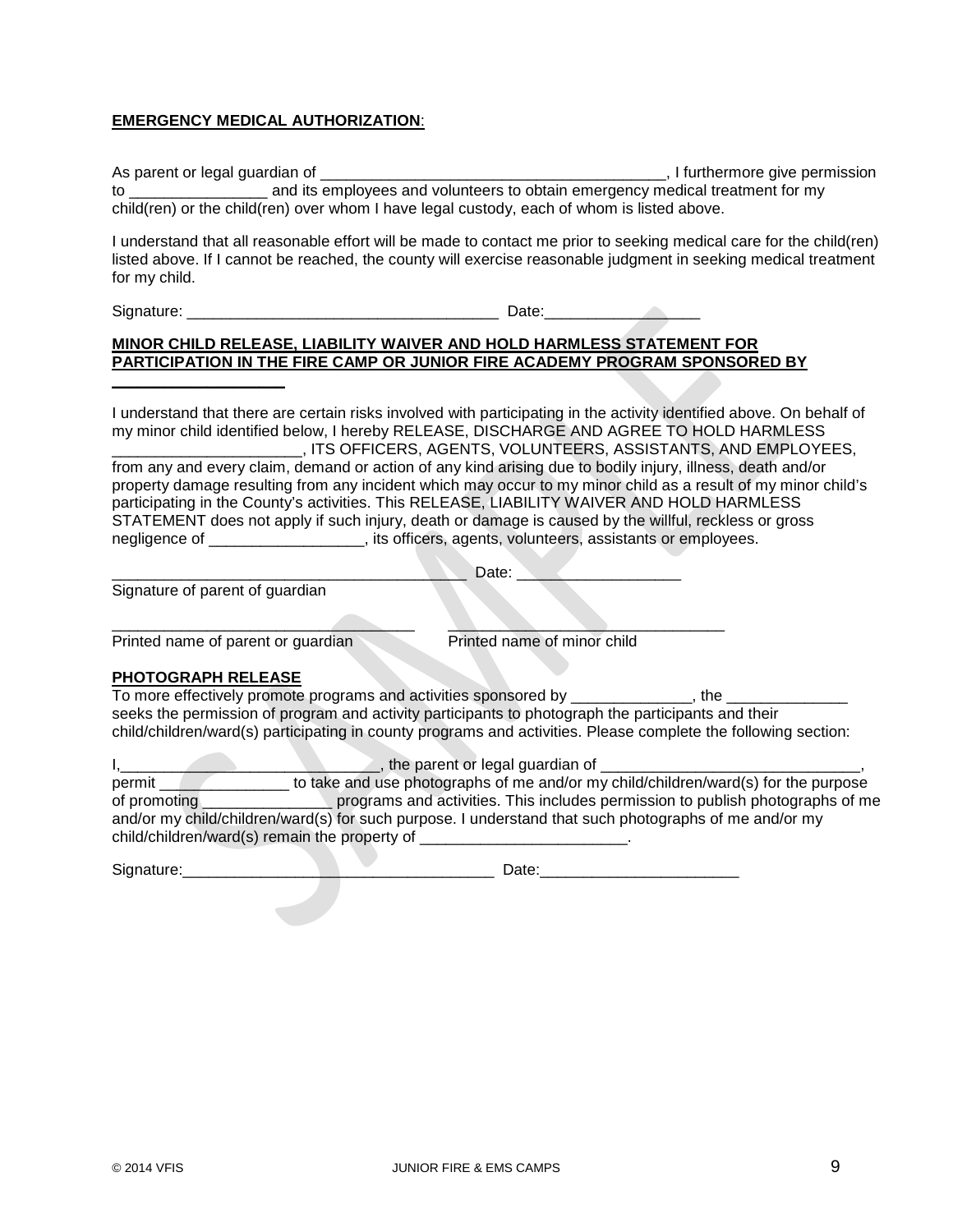| <b>Health History Form</b><br><b>Junior Firefighter Camp</b>                                                                            | Please return this form with event registration and provide<br>any changes to this form to event health personnel upon<br>participant's arrival. Provide complete information so that<br>the staff can be aware of your needs.                                                                                                                                                                                                                                                                                                                                                                                                                                                                                                                                                                                                                                                                                                                                                                                                                                |  |  |  |  |
|-----------------------------------------------------------------------------------------------------------------------------------------|---------------------------------------------------------------------------------------------------------------------------------------------------------------------------------------------------------------------------------------------------------------------------------------------------------------------------------------------------------------------------------------------------------------------------------------------------------------------------------------------------------------------------------------------------------------------------------------------------------------------------------------------------------------------------------------------------------------------------------------------------------------------------------------------------------------------------------------------------------------------------------------------------------------------------------------------------------------------------------------------------------------------------------------------------------------|--|--|--|--|
|                                                                                                                                         |                                                                                                                                                                                                                                                                                                                                                                                                                                                                                                                                                                                                                                                                                                                                                                                                                                                                                                                                                                                                                                                               |  |  |  |  |
|                                                                                                                                         |                                                                                                                                                                                                                                                                                                                                                                                                                                                                                                                                                                                                                                                                                                                                                                                                                                                                                                                                                                                                                                                               |  |  |  |  |
|                                                                                                                                         |                                                                                                                                                                                                                                                                                                                                                                                                                                                                                                                                                                                                                                                                                                                                                                                                                                                                                                                                                                                                                                                               |  |  |  |  |
|                                                                                                                                         |                                                                                                                                                                                                                                                                                                                                                                                                                                                                                                                                                                                                                                                                                                                                                                                                                                                                                                                                                                                                                                                               |  |  |  |  |
|                                                                                                                                         |                                                                                                                                                                                                                                                                                                                                                                                                                                                                                                                                                                                                                                                                                                                                                                                                                                                                                                                                                                                                                                                               |  |  |  |  |
|                                                                                                                                         | Home phone ( ) _______________ Work phone ( ) ____________ Other ( ) _______________________________                                                                                                                                                                                                                                                                                                                                                                                                                                                                                                                                                                                                                                                                                                                                                                                                                                                                                                                                                          |  |  |  |  |
| Second parent or guardian or emergency contact: ________________________________                                                        |                                                                                                                                                                                                                                                                                                                                                                                                                                                                                                                                                                                                                                                                                                                                                                                                                                                                                                                                                                                                                                                               |  |  |  |  |
|                                                                                                                                         |                                                                                                                                                                                                                                                                                                                                                                                                                                                                                                                                                                                                                                                                                                                                                                                                                                                                                                                                                                                                                                                               |  |  |  |  |
|                                                                                                                                         |                                                                                                                                                                                                                                                                                                                                                                                                                                                                                                                                                                                                                                                                                                                                                                                                                                                                                                                                                                                                                                                               |  |  |  |  |
|                                                                                                                                         |                                                                                                                                                                                                                                                                                                                                                                                                                                                                                                                                                                                                                                                                                                                                                                                                                                                                                                                                                                                                                                                               |  |  |  |  |
| Insurance information: Is the participant covered by family medical/hospital insurance? $\Box$ Yes $\Box$ No                            |                                                                                                                                                                                                                                                                                                                                                                                                                                                                                                                                                                                                                                                                                                                                                                                                                                                                                                                                                                                                                                                               |  |  |  |  |
|                                                                                                                                         |                                                                                                                                                                                                                                                                                                                                                                                                                                                                                                                                                                                                                                                                                                                                                                                                                                                                                                                                                                                                                                                               |  |  |  |  |
|                                                                                                                                         |                                                                                                                                                                                                                                                                                                                                                                                                                                                                                                                                                                                                                                                                                                                                                                                                                                                                                                                                                                                                                                                               |  |  |  |  |
| Allergies: List all known. Describe reaction and management of the reaction.                                                            |                                                                                                                                                                                                                                                                                                                                                                                                                                                                                                                                                                                                                                                                                                                                                                                                                                                                                                                                                                                                                                                               |  |  |  |  |
| Medication allergies (list)<br>Food allergies (list)<br>animal dander etc.                                                              | Other allergies (list) include insect stings, hay fever, asthma,                                                                                                                                                                                                                                                                                                                                                                                                                                                                                                                                                                                                                                                                                                                                                                                                                                                                                                                                                                                              |  |  |  |  |
|                                                                                                                                         | Does not eat: □ Red Meat □ Pork □ Dairy Products □ Seafood □ Eggs □ Other (describe)_______________                                                                                                                                                                                                                                                                                                                                                                                                                                                                                                                                                                                                                                                                                                                                                                                                                                                                                                                                                           |  |  |  |  |
|                                                                                                                                         | Important – This section must be completed for child to attend.                                                                                                                                                                                                                                                                                                                                                                                                                                                                                                                                                                                                                                                                                                                                                                                                                                                                                                                                                                                               |  |  |  |  |
| Permission:<br>My child<br>□ has my permission<br>$\Box$ has my permission                                                              | $\Box$ does not have my permission to attend<br>$\Box$ does not have my permission to participate in swimming                                                                                                                                                                                                                                                                                                                                                                                                                                                                                                                                                                                                                                                                                                                                                                                                                                                                                                                                                 |  |  |  |  |
| $\Box$                                                                                                                                  | Should not participate in the following activities _____________________________                                                                                                                                                                                                                                                                                                                                                                                                                                                                                                                                                                                                                                                                                                                                                                                                                                                                                                                                                                              |  |  |  |  |
| I understand that while all reasonable efforts will be made to provide a safe environment, certain risks are involved. I understand the | officers, employees, and agents are not liable in case of accidental injury or illness. I hereby further understand                                                                                                                                                                                                                                                                                                                                                                                                                                                                                                                                                                                                                                                                                                                                                                                                                                                                                                                                           |  |  |  |  |
|                                                                                                                                         | that in case of serious injury or illness, I will be notified. If it is impossible to contact me, I hereby give permission for emergency treatment or surgery<br>as the attending physician recommends. This health history is correct and complete as far as I know, and the person herein described has<br>permission to engage in all camp activities except as noted. I hereby give permission to the camp to provide routine health care, administer<br>prescribed medications, and seek emergency medical treatment including ordering x-rays or routine tests. I agree to the release of any records<br>necessary for treatment, referral, billing, or insurance purposes. I give permission to the camp to arrange necessary related transportation for me/<br>my child. In the event I cannot be reached in an emergency, I hereby give permission to the physician selected by the camp to secure and<br>administer treatment, including hospitalization, for the person named above. This completed form may be photocopied for trips out of camp. |  |  |  |  |
|                                                                                                                                         |                                                                                                                                                                                                                                                                                                                                                                                                                                                                                                                                                                                                                                                                                                                                                                                                                                                                                                                                                                                                                                                               |  |  |  |  |
| I also understand and agree to abide by any restrictions placed on my participation in camp of activities.                              |                                                                                                                                                                                                                                                                                                                                                                                                                                                                                                                                                                                                                                                                                                                                                                                                                                                                                                                                                                                                                                                               |  |  |  |  |
|                                                                                                                                         |                                                                                                                                                                                                                                                                                                                                                                                                                                                                                                                                                                                                                                                                                                                                                                                                                                                                                                                                                                                                                                                               |  |  |  |  |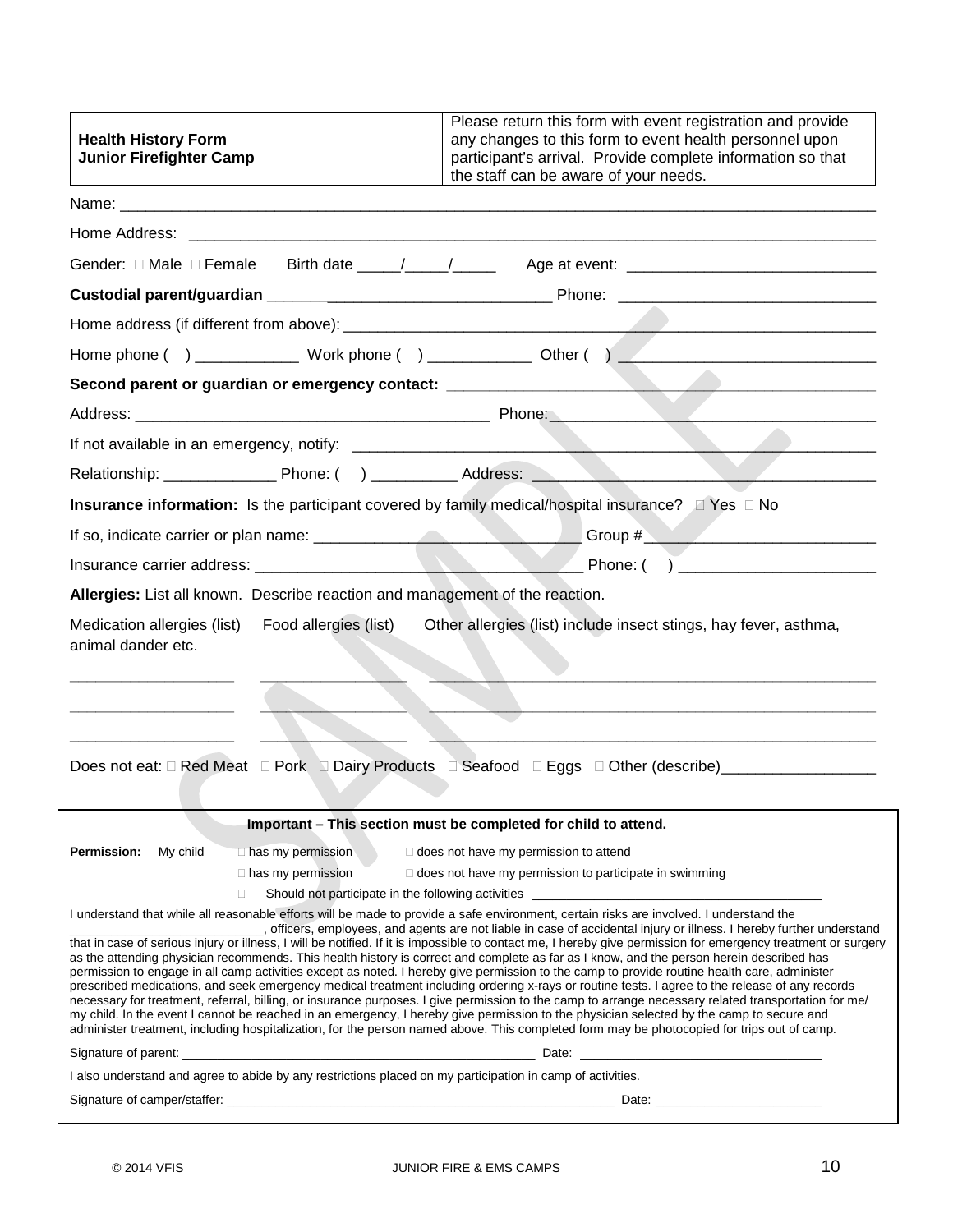## **Medications Being Taken:**

Please list **ALL** medications (including over-the-counter or nonprescription drugs) taken routinely. Bring enough medication to last the entire time of this event. Keep it in the original packaging/bottle that identifies the prescribing physician (if a prescription drug), the name of the medication, the dosage, and the frequency of administration.

This person **takes NO** medications on a routine basis. OR This person **takes medications** as follows:

| Med #1 | _Dosage Specific times taken each day _ | Reason for taking |
|--------|-----------------------------------------|-------------------|
| Med #2 | _Dosage Specific times taken each day _ | Reason for taking |

Attach additional pages for more medications.

Identify any medications taken during the school year that participant does/may not take during the summer.

**General Questions**: (Explain "yes" answers below.)

| Has/does the participant                                    | Yes          | No           |                                                               | Yes          | No |
|-------------------------------------------------------------|--------------|--------------|---------------------------------------------------------------|--------------|----|
| 1. Had any recent injury, illness or infectious<br>disease? |              | П            | 16. Ever had back problems?                                   |              |    |
| 2. Have a chronic or recurring<br>illness/condition?        |              | П            | 17. Ever had problems with joints (e.g.<br>knees, ankles)?    |              | u  |
| 3. Ever been hospitalized?                                  |              | Ш            | 18. Have an orthodontic appliance being<br>brought to the     | Ш            |    |
| 4. Ever had surgery?                                        | $\mathbf{L}$ |              | Event?                                                        |              |    |
| 5. Have frequent headaches?                                 |              |              | 19. Have any skin problems (e.g. itching,<br>rash, acne)?     | П            |    |
| 6. Ever had a head injury?                                  |              | $\mathbf{L}$ | 20. Have diabetes?                                            |              |    |
| 7. Ever been knocked unconscious?                           |              |              | 21. Have asthma?                                              | $\mathbf{L}$ |    |
| 8. Wear glasses, contacts, or protective<br>eyewear?        | Ш            | □            | 22. Had mononucleosis in the past 12<br>months?               | Ш            | П  |
| 9. Ever had frequent ear infections?                        | u            |              | 23. Had problems with<br>diarrhea/constipation?               |              |    |
| 10. Ever passes out during or after exercise?               | B            | $\Box$       | 24. Have problems with sleepwalking?                          | П            | П  |
| 11. Ever been dizzy during or after exercise?               | Ш            | O.           | 25. If female, have an abnormal menstrual<br>history?         | П            | П  |
| 12. Ever had seizures?                                      |              | Ш            | 26. Have a history of bed-wetting?                            |              |    |
| 13. Ever had chest pain during or after<br>exercise?        |              |              | 27. Ever had an eating disorder?                              | Н            |    |
| 14. Ever had high blood pressure?                           |              |              | 28. Ever had emotional difficulties for which<br>professional | П            |    |
| 15. Ever been diagnosed with a heart<br>murmur?             |              |              | help was sought?                                              |              |    |

Please explain any "yes" answers, noting the number of the questions. # \_\_\_\_\_\_\_\_\_ \_\_\_\_\_\_\_\_\_\_\_\_\_\_\_\_\_\_\_\_\_\_\_\_\_\_\_\_\_\_\_\_\_\_\_\_\_\_\_\_\_\_\_\_\_\_\_\_\_\_\_\_\_\_\_\_\_\_\_\_\_\_\_\_\_\_\_\_\_\_\_\_\_\_\_\_\_\_\_\_\_

Use this space to provide any additional information about the participants behavior and physical, emotional, or mental health about which the camp should know.

| Name of family physician:            | Phone: |
|--------------------------------------|--------|
| Name of family dentist/orthodontist: | Phone: |
|                                      |        |

\_\_\_\_\_\_\_\_\_\_\_\_\_\_\_\_\_\_\_\_\_\_\_\_\_\_\_\_\_\_\_\_\_\_\_\_\_\_\_\_\_\_\_\_\_\_\_\_\_\_\_\_\_\_\_\_\_\_\_\_\_\_\_\_\_\_\_\_\_\_\_\_\_\_\_\_\_\_\_\_\_\_\_\_\_\_\_\_\_\_\_\_\_

 $\#$   $\Box$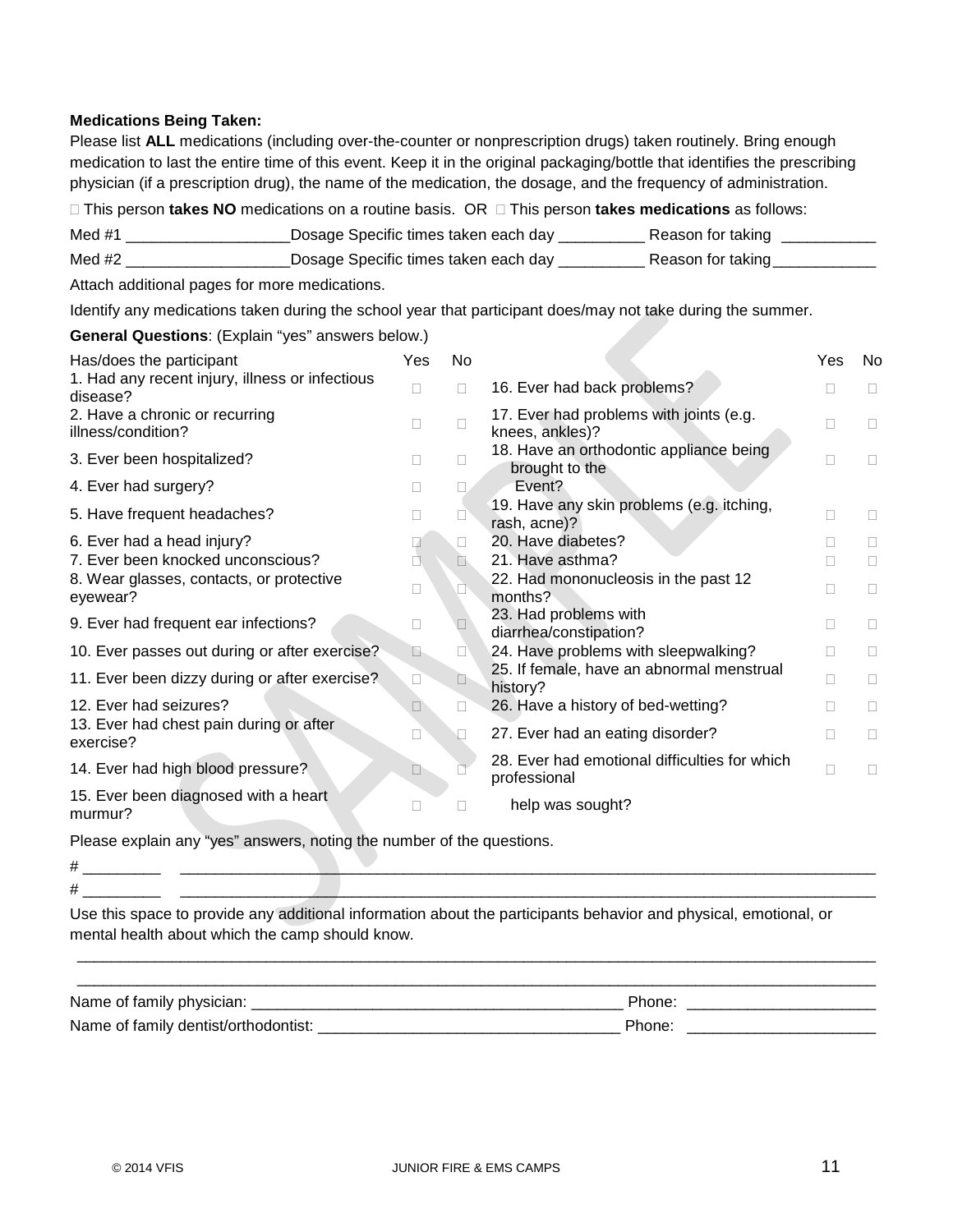| Which of the<br>following has                         | Please give all dates of immunization |       |                    |       |          |            |       |        |
|-------------------------------------------------------|---------------------------------------|-------|--------------------|-------|----------|------------|-------|--------|
| the participant<br>had?                               | Vaccine:                              | Dates | Mo/Yr              | Mo/Yr | Mo/Yr    | Mo/Yr      | Mo/Yr | Mo/Yr  |
| $\Box$ Measles                                        | $\Box$ Diphtheria                     |       |                    |       |          |            |       |        |
| □ Chickenpox                                          | $\Box$ Pertussis                      |       |                    |       |          |            |       |        |
| $\Box$ German<br><b>Measles</b>                       | □ Tetanus                             |       |                    |       |          |            |       |        |
| $\Box$ Mumps                                          | $\Box$ Polio                          |       |                    |       |          |            |       |        |
| $\Box$ Hepatitis A                                    | $\Box$ Typhoid                        |       |                    |       |          |            |       |        |
| $\Box$ Hepatitis B                                    |                                       |       |                    |       |          |            |       |        |
| □ Hepatitis C                                         | □ TB Mantoux<br>Test                  |       | Date of last test: |       | Positive | □ Negative |       |        |
| <b>Screening Record (for staff use only)</b>          |                                       |       | Screened by:       |       |          |            |       |        |
| Date screened: ____________Time: _______________AM/PM |                                       |       |                    |       |          |            |       | $\Box$ |
| □ None required<br>No<br>Meds Received:               |                                       |       |                    |       |          |            |       |        |
| Current health needs identified:                      |                                       |       |                    |       |          |            |       |        |
| Observational notes:                                  |                                       |       |                    |       |          |            |       |        |
|                                                       |                                       |       |                    |       |          |            |       |        |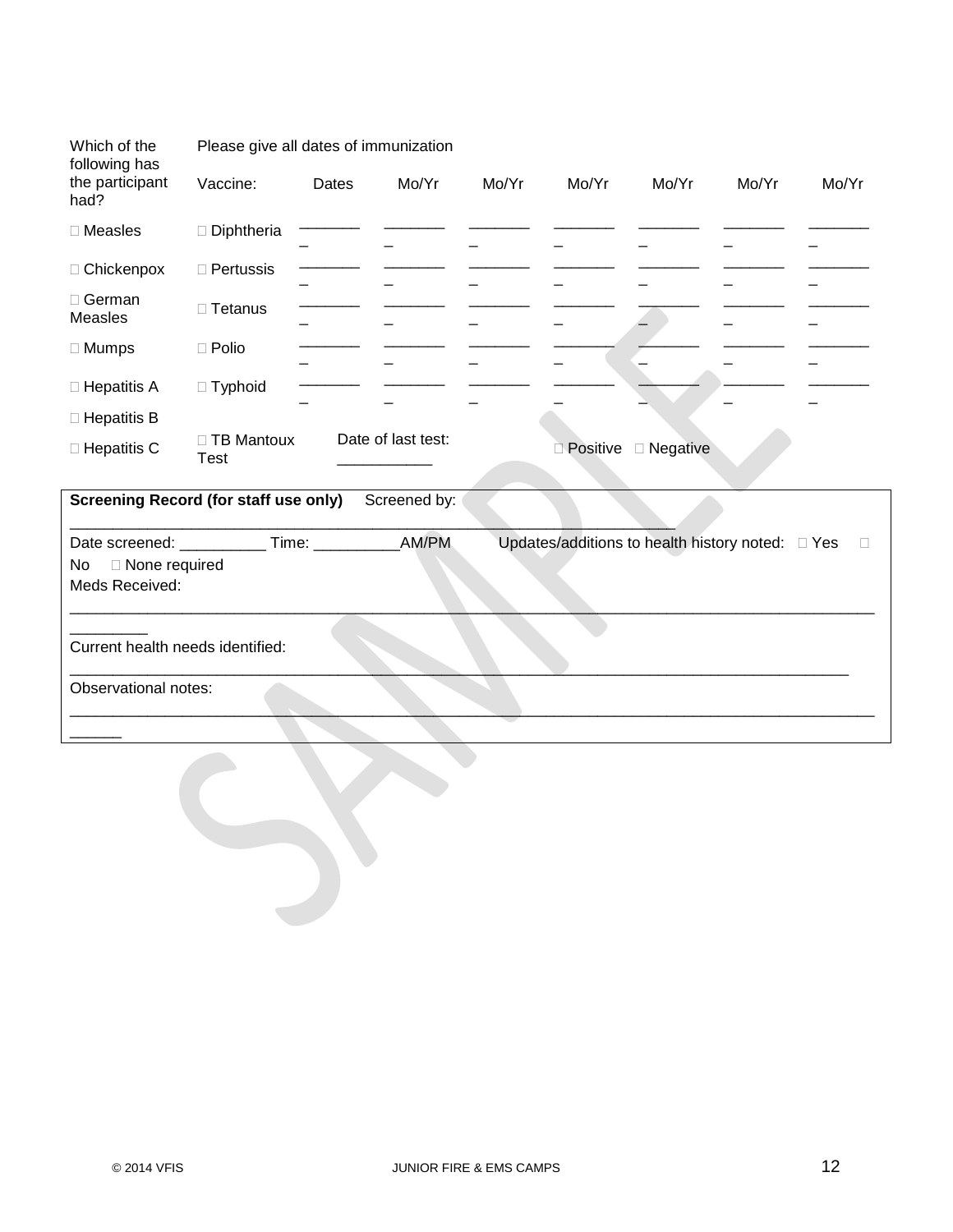## **Junior Firefighter Camp Rules**

- **1.** No one may leave camp without permission. If you leave, written permission is required.
- **2.** No alcohol, firecrackers, weapons, tobacco or drugs are permitted in camp. Check medications with health personnel. Violators will be sent home without refund.
- **3.** All campers will be at their assigned location at all times.
- **4.** Campers who bring a car to camp must leave it parked during camp.
- **5.** Campers are not permitted in others' belongings.
- **6.** Campers will be charged for the cost of any physical facility and/or resource damage for which they are responsible.
- **7.** Campers are not permitted to have cell phones in camp. A phone is available for necessary calls.
- **8.** Campers shall follow all health and safety regulations.
- **9.** \_\_\_\_\_\_\_\_\_\_\_\_\_\_\_\_\_\_\_\_\_\_\_\_\_\_\_\_\_\_\_\_\_\_\_\_\_\_\_\_\_ are not responsible for loss, theft, or damage of personal items brought to camp. **Please leave valuable items at home.**
- **10.** Programs and activities offered by the *Network are available to all persons* without regard to race, color, sex, disability, religion, age, veteran status, political beliefs, sexual orientation, national origin, and marital or family status.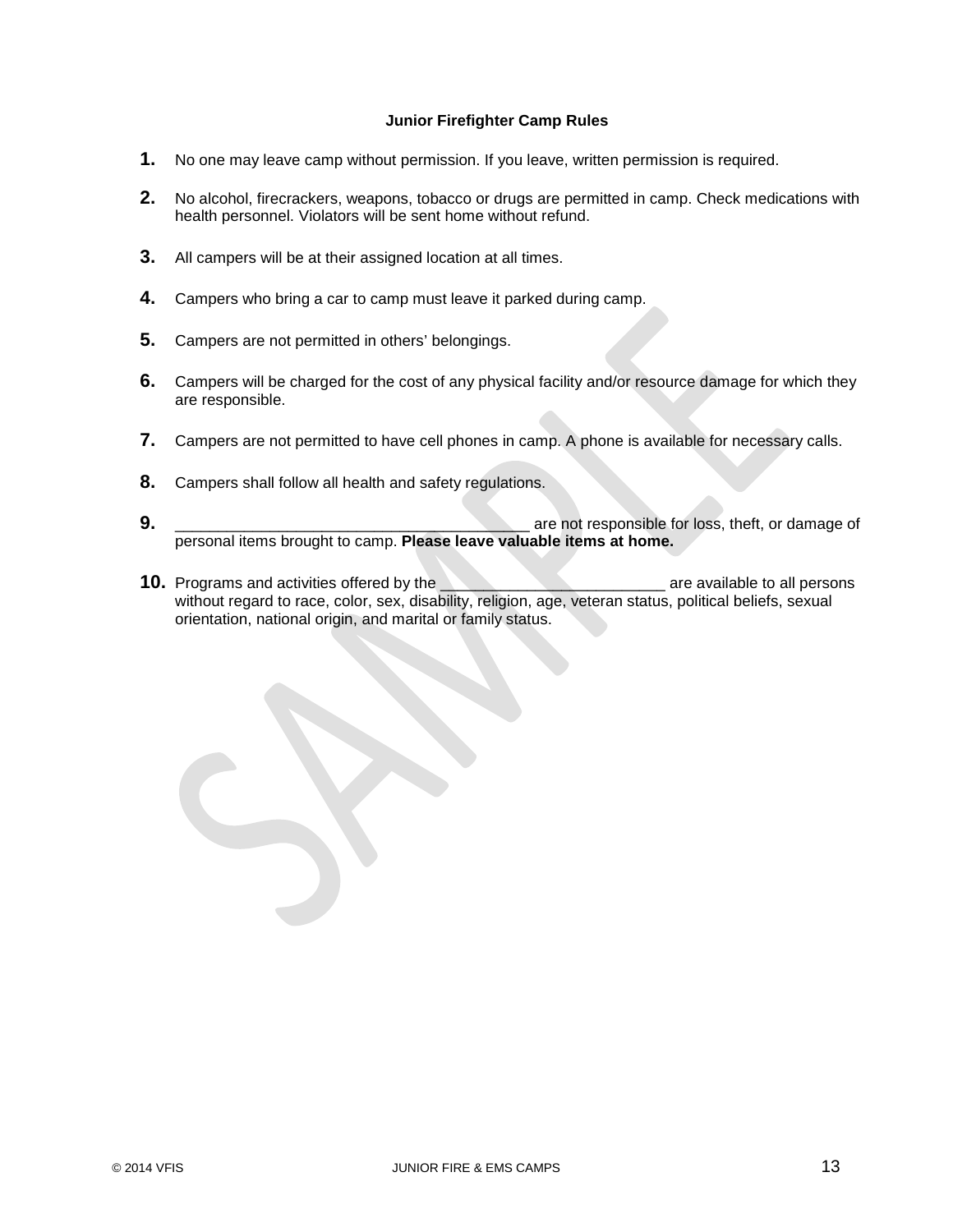## **Camp Goals**

**LEADERSHIP -** Campers develop leadership skills and receive encouragement from their parents, peers and professionals to become engaged members of their communities.

**TRAINING -** Campers acquire insight and interest in becoming long-term members of the emergency services field.

**COMMITMENT -** Campers gain an increased awareness for volunteering and supporting the fire/emergency services.

**SUPPORT -** Campers become trained junior firefighters who can aid departments in accomplishing nonemergency tasks.

**CAMARADERIE -** Campers make new friends and create peer groups with people from various states, interest areas and backgrounds.

**FUN -** Campers enjoy leisure activities like sports and swimming.

### **Learn what it takes to be a firefighter**

Interested in learning more about firefighting and emergency medical services?

Junior Firefighter Camp provides training from professional and volunteer firefighters in the areas of:

- CPR and First Aid
- Hoseline Operations
- Fireground Operations
- Ground and Aerial Ladders
- Leadership and Team-Building
- Self-Contained Breathing Apparatus
- Personal Protective Equipment
- Vehicle Extrication and Vehicle Fires
- Aircraft Rescue Firefighting
- Wilderness Search and Rescue
- Wildland Firefighting
- Rope Rescue

## **Camp Requirements and Registration**

**Registration Deadline:** \_\_\_\_\_\_\_\_\_\_\_ **Ages:** 14 – 17

**Price:** \$\_\_\_\_\_\_\_\_

Includes meals, lodging, and six required camp t-shirts.

**Scholarship Availability:** Scholarships will be offered to a select few who qualify. Please contact the for details.

## **Necessary Equipment:**

- NFPA 1971 Compliant Gear (includes: helmet, hood, coat, pants, gloves, and boots)
- NFPA 1981 Compliant SCBA with face piece
- Cotton clothing including pants, shorts and t-shirts.

### **Returning Campers:**

Returning campers will be placed in the Advanced Training Group and learn skills relative to his/her experience.